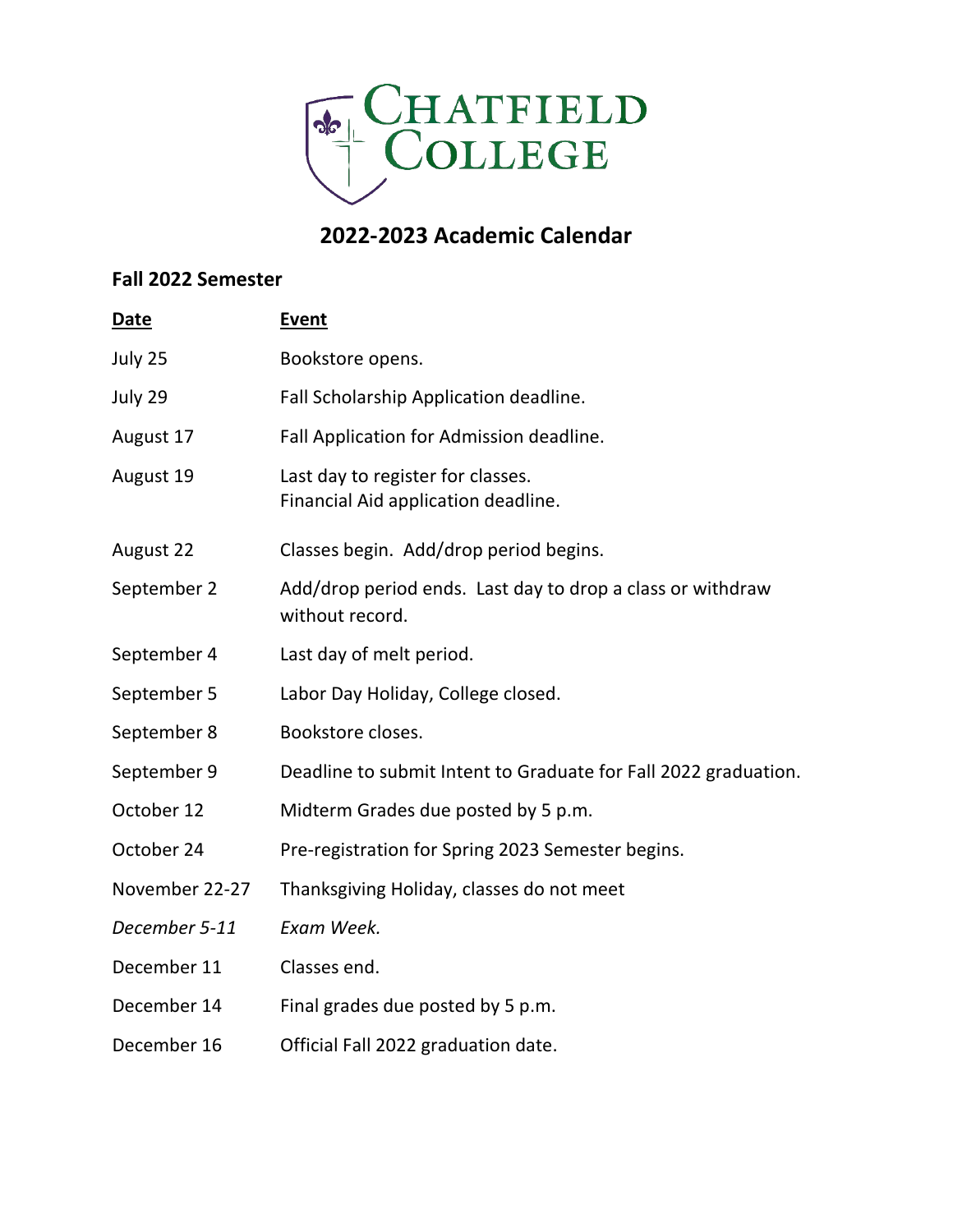## **Spring 2023 Semester**

| Date          | <b>Event</b>                                                                  |
|---------------|-------------------------------------------------------------------------------|
| December 19   | Bookstore opens.                                                              |
| December 23   | Spring Scholarship Application deadline.                                      |
| January 11    | Spring Application for Admission deadline.                                    |
| January 13    | Last day to register for classes.<br>Financial Aid Application deadline.      |
| January 16    | Martin Luther King, Jr. Day                                                   |
| January 17    | Classes begin. Add/drop period begins                                         |
| January 30    | Add/drop period ends. Last day to drop a class or withdraw<br>without record. |
| February 1    | Bookstore closes.                                                             |
| February 3    | Deadline to submit Intent to Graduate for Spring 2023 graduation.             |
| March 8       | Midterm grades due posted by 5 p.m.                                           |
| March 20      | Pre-registration for Summer 2023 Term begins.                                 |
| April 3       | Pre-registration for Fall 2023 Semester begins.                               |
| April 4-9     | Easter Holiday, no classes.                                                   |
| May 1-7       | Exam Week.                                                                    |
| May 7         | Classes end.                                                                  |
| <b>May 10</b> | Final grades due posted by 5 p.m.                                             |
| May 12        | Official Spring 2023 graduation date.                                         |